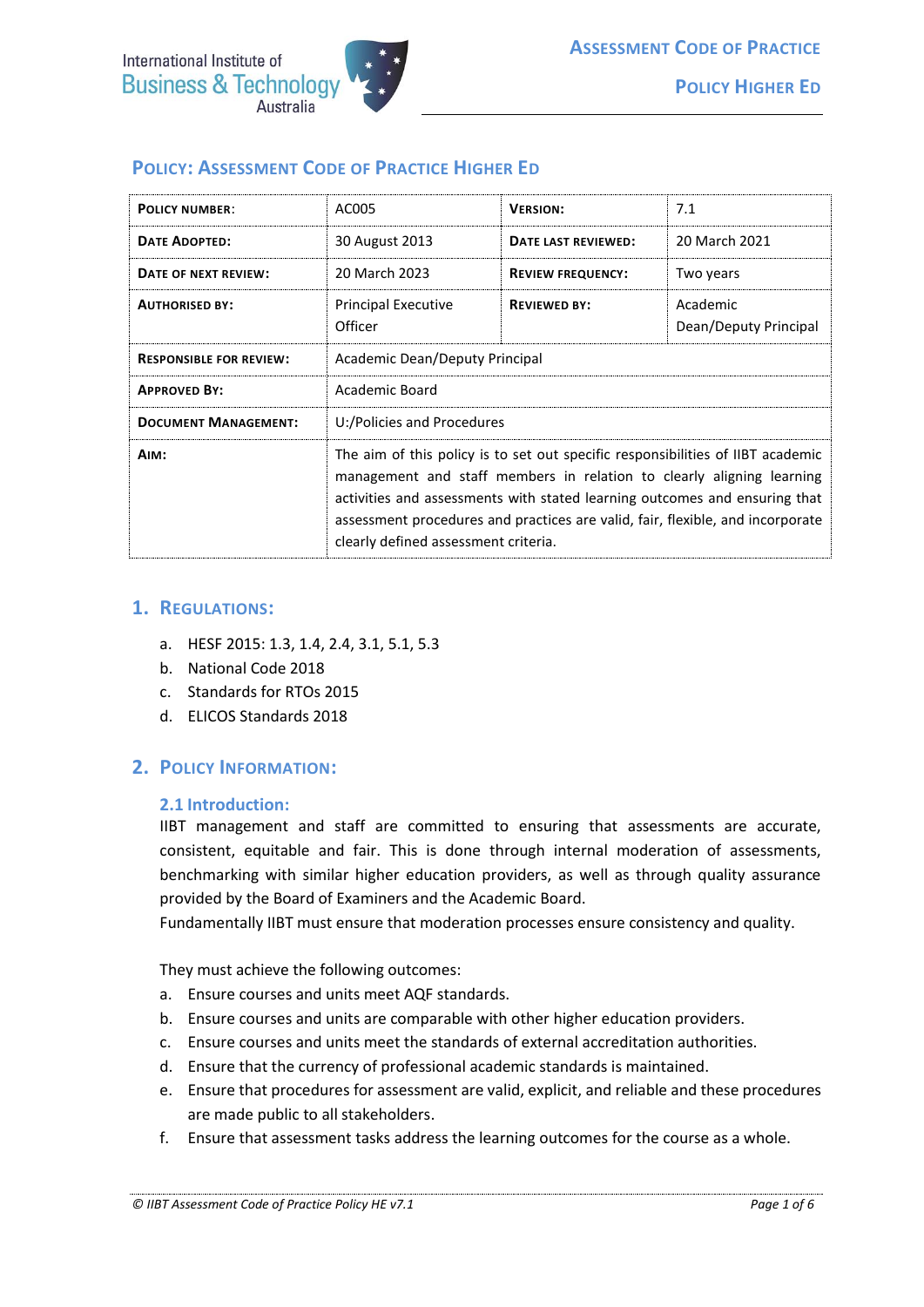

- g. Ensure all assessment tasks address the learning outcomes and performance criteria as stated in the unit outline.
- h. Ensure that each unit outline is reviewed and revised prior to commencement of unit in each trimester and that is it is an accurate descriptor of the contents of the unit.
- i. Ensure that all IIBT students are made aware of assessment requirements in the first week of each trimester.
- j. Ensure that all assessment tasks are graded against a marking guide/rubric that is consistent with the assessment criteria.
- k. Ensure that feedback enables opportunities for students to improve on performance.
- l. Ensure that IIBT maintains transparent and fair mechanisms for marking and moderating grades.
- m. Ensure moderation processes are evaluated periodically.
- n. Ensure that all assessment is conducted in a manner that complies with rigorous quality assurance measures.

## **2.2 Policy Scope:**

This policy applies to all IIBT staff and students and aims to:

- a. Engage students in the learning process.
- b. Provide a constructive opportunity for feedback on learning outcomes that can benefit both students and the IIBT teaching staff.
- c. Identify and assess the IIBT student's ability to articulate to further study through the pathway opportunities that IIBT provides.
- d. Produce and disseminate data relating to student academic attainment and performance.
- e. Identify, assess, and benchmark student performance levels against sought attainment standards at unit and overall course.
- f. Ensure AQF appropriate learning outcomes; and
- g. Grade students' performances and ranks as appropriate for the purposes of awards, scholarships, and citations etc.

# **2.3 Definitions:**

- a. **Formative Assessment**: An assessment that is used to provide students with feedback on course unit progress that can be then incorporated into the other subsequent assessment tasks.
- b. **Summative Assessment**: An assessment that is used to draw together all the marks or measure performance over a unit or the entire course.
- c. **Weighting**: Assessment weighting refers to the individual assessment task in relation to the overall total subject mark.
- d. **Subject Moderation**: Subject moderation involves a review of the unit's learning outcomes and/or assessment results. It is normally undertaken by a qualified person who is not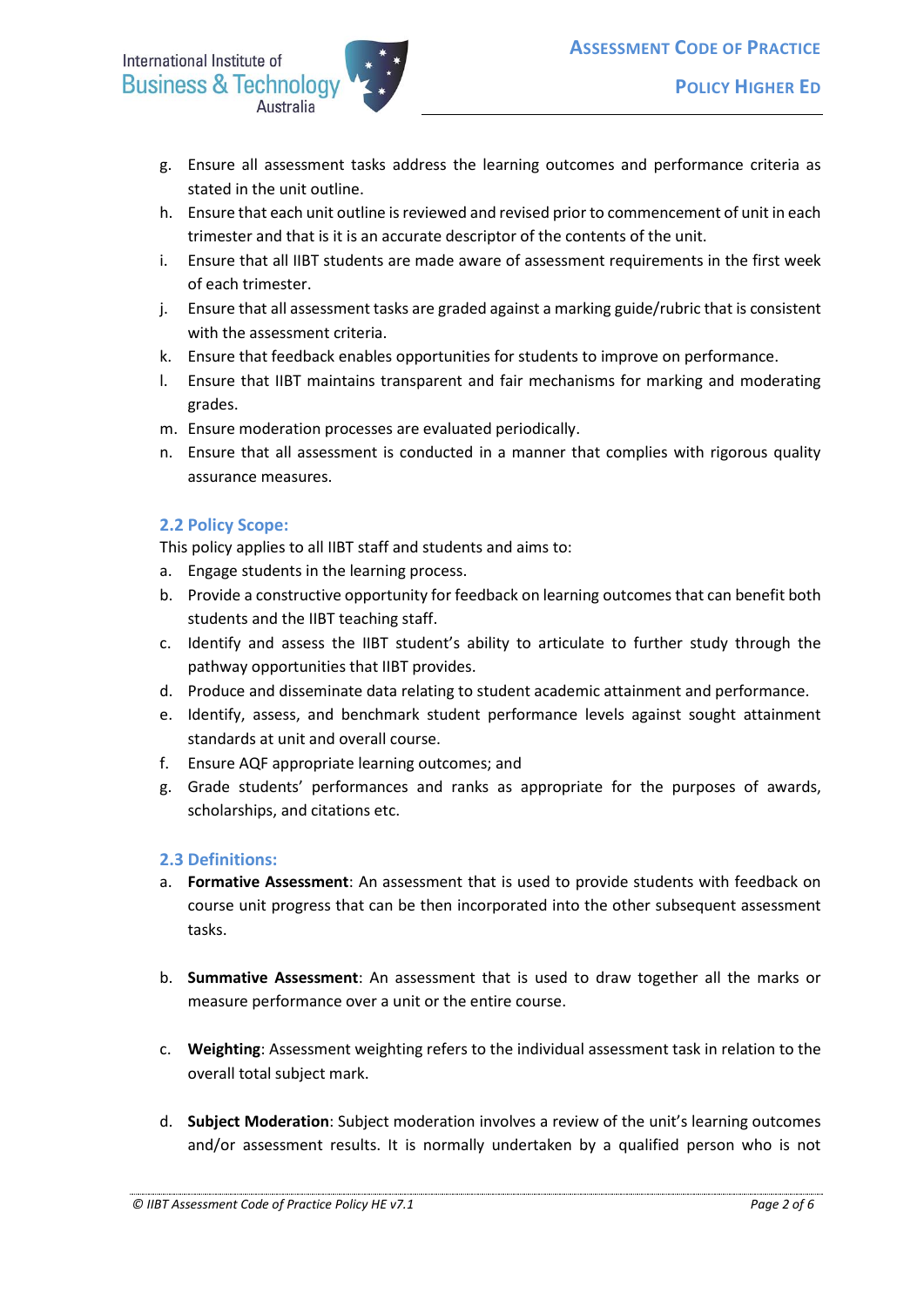

involved with the unit delivery or assessment.

- e. **Assessment Moderation**: involves the analysis of individual student assessment over the entire period of a unit or more likely, the entire course.
- f. **Criterion Referenced Assessment**: used as the measure to assess student performance against an agreed set of referenced objectives.

## **3. PROCEDURES:**

#### **3.1 Assessment and Feedback Practices:**

IIBT will achieve this policy by ensuring that:

The Institute through the Academic Board, Teaching and Learning Committee and Board of Examiners, will ensure that assessment and feedback practices are:

- a. Timely, accurate, fair, transparent, inclusive, and consistent across the Institute.
- b. Managed and moderated well amongst academic staff.
- c. Supported by a clear understanding of what constitutes academic integrity in assessment and a consistent application of the procedures and consequences of academic dishonesty.
- d. Supported by resources that provide staff with access to information and opportunities to increase their assessment literacy and their capability in the practice of assessment and feedback.
- e. Underpinned by consistently applied policies and procedures to inform and manage requirements for students with disabilities and/or special consideration.
- f. Chosen based on validity, reliability, relevance, opportunities for feedback, cost effectiveness, support substantive discipline rigour and timeliness in reporting.
- g. Course units should include assessment tasks that include a sensible balance of formative and summative assessment measures.
- h. The first weighted assessment that contributes to a summative grade should occur soon enough to allow for early student feedback opportunities in every unit on offer.
- i. Sustained by appeal mechanisms that are widely publicised and consistently applied.

The Institute, through the Academic Dean and Academic Board, requires:

- a. All academic staff, managers, and students to familiarise themselves with the implications of the Assessment Validation and Moderation Policy.
- b. Academic staff and managers will establish procedures to enable the implementation of the Assessment Validation and Moderation Policy.
- c. Academic staff and managers will ensure that they create strong connections with their related professional and accrediting bodies and employer groups to establish a clear and shared understanding of the standards of achievement implied in graduates' credentials they receive from IIBT.
- d. Students to comply with the systems, rules, and expectations for academic integrity in all matters to do with assessment products and performances.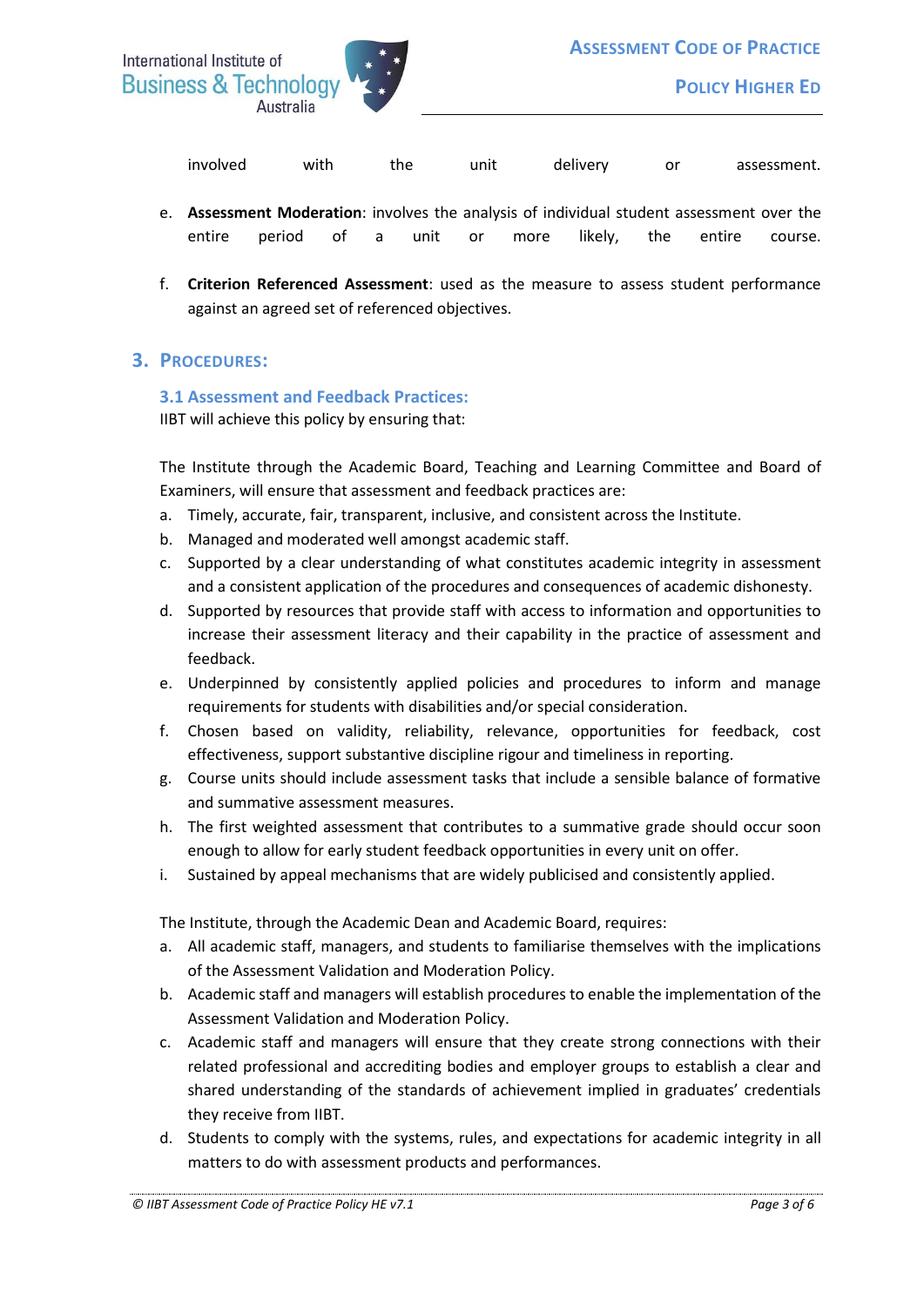

## **3.2 Overall Responsibilities of Academic Staff and Managers:**

Academic Staff and Managers have the responsibility to ensure that:

- a. Assessment and feedback information, resources and procedures are available and publicised, so students and staff are aware of their rights and responsibilities.
- b. Assessment and feedback principles, values and procedures are adhered to.
- c. There is a shared understanding of standards and expectations regarding assessment of learning.
- d. National and international standards occur with relevant professional and academic discipline organisations and other relevant stakeholders.
- e. Assessment tasks are aligned with each unit's and course's learning outcomes and the authentic intentions of the program.
- f. A diverse range of assessment tasks are incorporated into the program to provide opportunities for students to acquire and further develop the espoused IIBT Graduate Attributes.
- g. Assessment task design and requirements are monitored in terms of authenticity and workload.
- h. Students receive formative assessments and feedback and gain adequate information in a timely fashion to learn from past activities and become effective in self-assessment.
- i. A consistent approach is adopted towards developing students' understanding of integrity and honesty in academic practice.
- j. There is a consistent interpretation of incidents of academic misconduct and a consistent application of the procedures and consequences for academic dishonesty (see Student Academic Misconduct Policy).
- k. Weightings for assessment items should meet the following requirements:
	- (i) Weighting must be expressed in percentage terms.
	- (ii) The maximum weighting of a mid-trimester assessment item is up to a maximum 35% of the total summative assessment for the subject.
	- (iii) The minimum weighting of a mid-trimester assessment item is 10% of the total summative assessment for the subject.
	- (iv) The maximum weighting for examinations is 35% of the total summative assessment for the subject.
- l. The maximum weighting for any collective component of group work is 35% of the grade for the subject.
- m. Grading criteria and standards are applied accurately, fairly, and consistently.
- n. Examinations are managed according to the accepted policy and procedures.
- o. Accurate records of student performances are securely kept and maintained.
- p. Examination papers, scripts, records, and academic judgments are stored and managed efficiently and securely kept for the required period.
- q. In any public reporting of results only the student number is disclosed (not the student identity) except where the student has given consent.

### **3.3 Individual Responsibilities of Academic Staff:**

Individual members of academic staff have responsibilities to: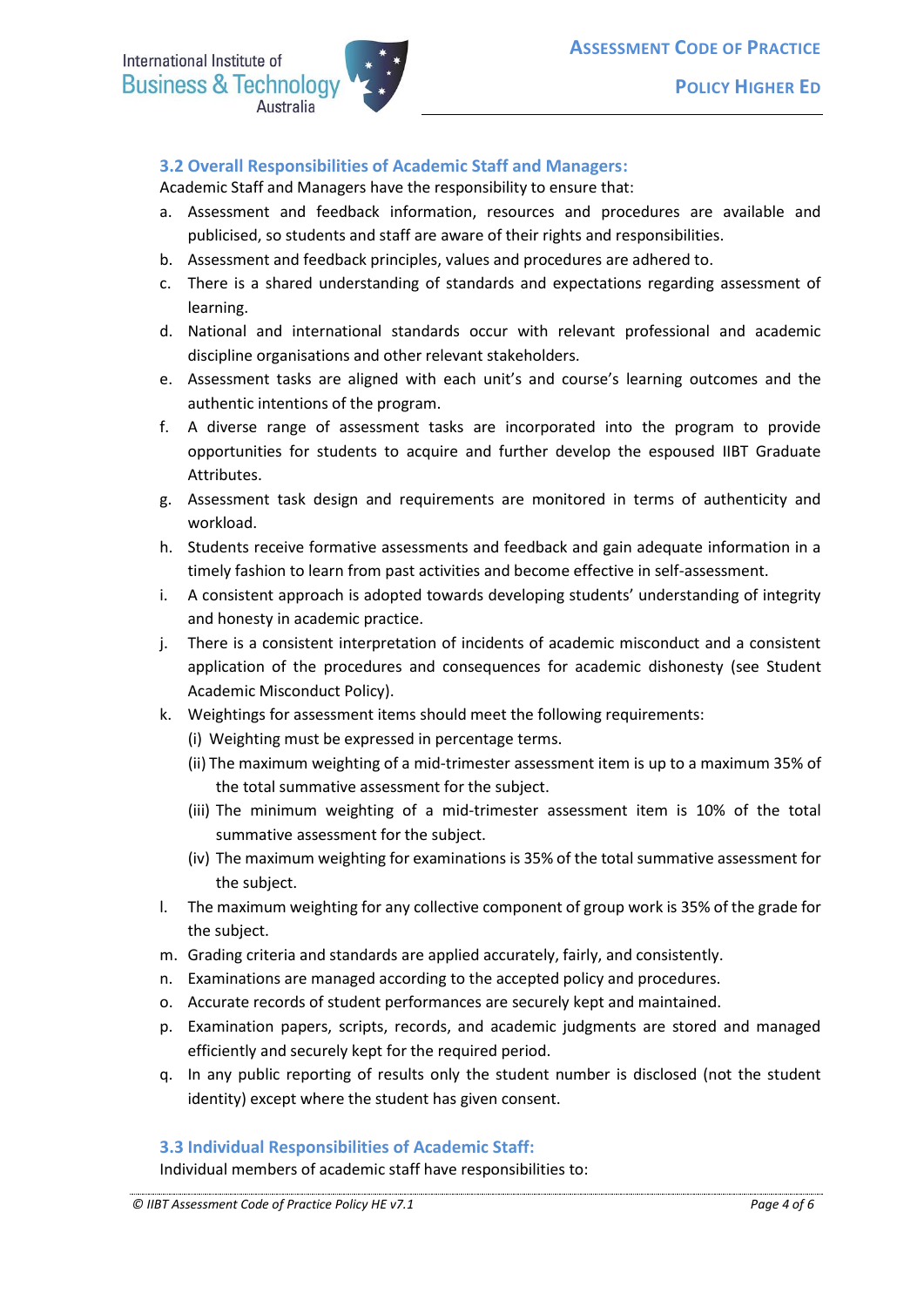

- a. Be aware of the requirements for best practice in assessment design, communication, grading and feedback.
- b. Ensure that all assessment design and practice correspond to the objectives of the related unit and course of study and will enable the development of IIBT Graduate Attributes.
- c. Clearly communicate assessment expectations in a timely fashion to students and allow them to access required resources.
- d. Assess students' knowledge, skills, and capabilities.
- e. Ensure students are aware of the requirements for academic integrity.
- f. Review and provide useful detailed feedback on work submitted in a timely fashion.
- g. Keep and maintain acceptable paper or electronic records of students' achievements for the mandated period according to IIBT Records Management Policy.
- h. Ensure records and reports on student learning are based only on relevant evidence.
- i. Maintain confidentiality regarding student results, disclosing them only to those with a legitimate right of access (as per the Student Privacy Policy).
- j. Critically review assessment activities to minimise/eliminate opportunities for intended and unintended misconduct.
- k. Self-evaluate performance as an Assessor against the principles, values and practices outlined in this policy and seek peer feedback.
- l. Where the turnaround time between trimesters permits, seek external expert moderation of assessment design and grading practices to gain feedback on the academic and disciplinary standards they entail.

# **3.4 Rights and Responsibilities of Students:**

IIBT students have the responsibility to:

- a. Recognise that the major objective of assessment is to aid learning rather than the achievement of grades.
- b. Be aware of the rules and requirements for progression in their study program, ensuring that they are fully aware of implications of discontinuation or withdrawal from a unit of study.
- c. Understand, and abide by, the assessment policies including academic honesty and the consequences for acts of academic misconduct that include cheating, collusion, plagiarism, and fraud.
- d. Be aware of how to seek help in relation to academic support needs.
- e. Conduct their assessment tasks ethically and to avoid any action that would unfairly disadvantage or advantage another student.
- f. Use assessment to engage in critical self-evaluation in terms of their progress towards the espoused learning expectations.
- g. Submit work on time, ensuring that it is their own except when shared ownership is part of the task.
- h. Keep a copy of all submitted assessable material for their personal record.
- i. Notify Academic staff as soon as difficulties arise with any aspect of an assessment.
- j. Notify staff as soon as possible if difficulties arise in terms of substantial absences and apply for Special Consideration with the evidence of appropriate medical and/or other certificates.